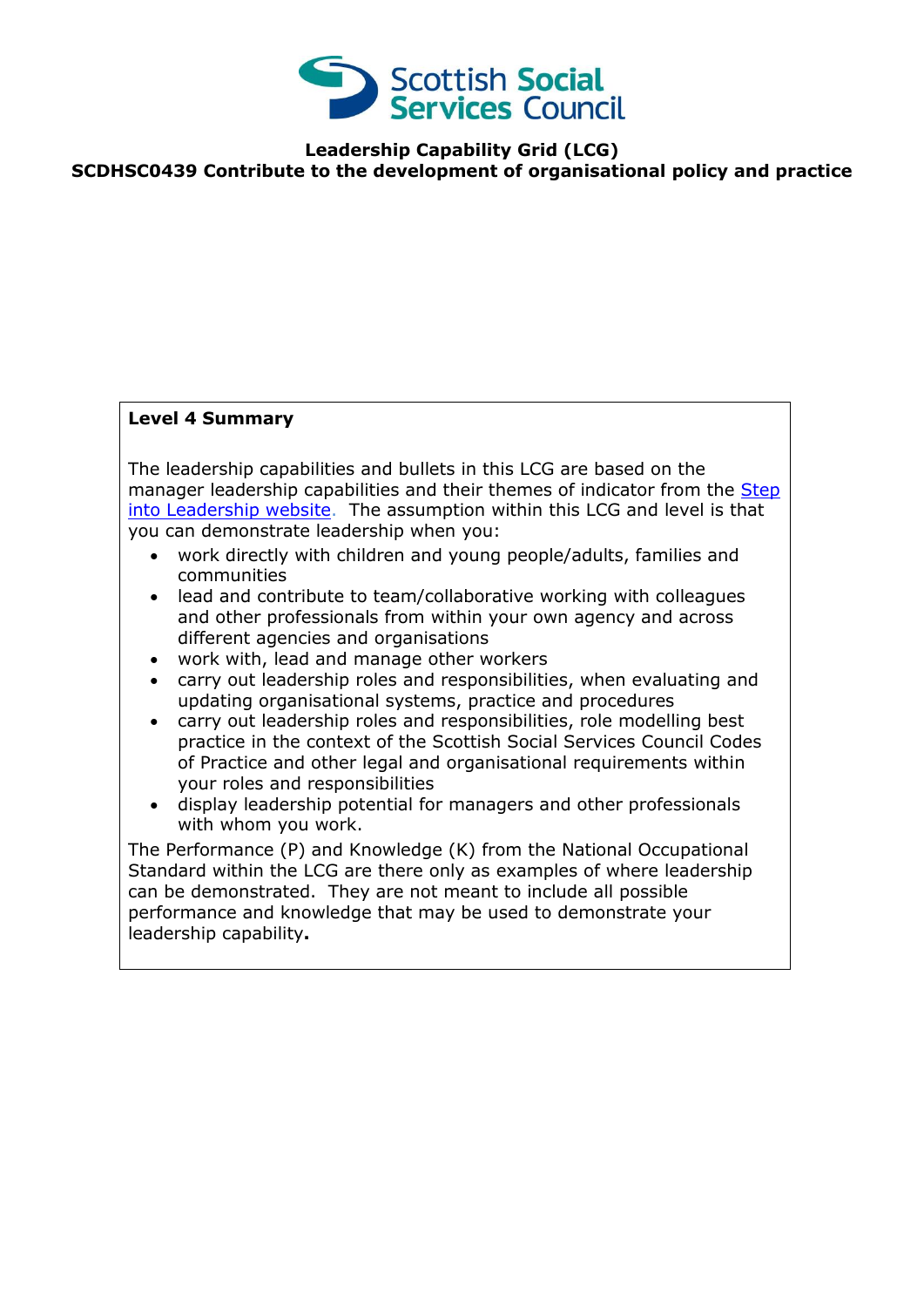

## **Leadership Capability Grid (LCG) SCDHSC0439 Contribute to the development of organisational policy and practice**

| Leadership<br>capabilities         | When contributing to the development of organisational policy and<br>practice you can demonstrate leadership capabilities by:                                                                                                                                                                                                                                                                                                                                                                                                                                                                                                                                                                                                                                                                                                     |
|------------------------------------|-----------------------------------------------------------------------------------------------------------------------------------------------------------------------------------------------------------------------------------------------------------------------------------------------------------------------------------------------------------------------------------------------------------------------------------------------------------------------------------------------------------------------------------------------------------------------------------------------------------------------------------------------------------------------------------------------------------------------------------------------------------------------------------------------------------------------------------|
| <b>Vision</b>                      | Providing a vision for those with whom you work and your organisation<br>when you:<br>• See how best to make a difference when identifying $(P1-3, 17-20, 25, 27)$ ;<br>$K1-5, 11, 16, 24-25, 35-39)$<br>Communicate and promote ownership of the vision when seeking extra<br>$\bullet$<br>support ( $P$ 4,6,28; K20), working with others ( $P$ 28) and recording and<br>reporting (P27-37,43,46; K43-46)<br>Promote public service ethos through active participation and<br>personalisation (P1,2,7,8,11,13,14,15,20-26, K1-5,11,13-19,28,30),<br>when working others and when recoding and reporting ( $P27-37$ )<br>Thinking and planning strategically when demonstrating knowledge and<br>$\bullet$<br>practice of organisational, local and national policies and procedures<br>(P26, 27, 32, 37; K6, 8-9, 26-27, 32-34) |
| Self-<br>leadership                | Displaying self-leadership when you:<br>• Demonstrate and adapt leadership in response to changing needs and<br>preferences ( $P5,16,20,35-36$ ; K23) and overcoming barriers ( $P20$ )<br>Improve own leadership by seeking advice $(P4,6,36; K20,23)$<br>$\bullet$<br>Enabling intelligent risk taking when communicating with difficult,<br>$\bullet$<br>complex and sensitive issues ( $P$ 21-26; K15,40-41) and protecting<br>yourself (K31)<br>Demonstrate and promote resilience when adapting practice and<br>$\bullet$<br>overcoming barriers (P5,16,18,20,35-36; K3,4,19,30)<br>Challenge discrimination and oppression ( $P20$ ; K1,4)<br>$\bullet$                                                                                                                                                                    |
| <b>Motivating</b><br>and inspiring | Motivating and inspiring others when you:<br>Inspire people by personal example (P10,28; K14-20)<br>$\bullet$<br>Recognise and value the contribution of others ( $P$ 4,6,36; K9-10,20)<br>$\bullet$<br>• Support the creation of a learning and performance culture ( $P4, 6, 8, 18$ ,<br>20,23,25,27-28,31; K16-20,23,39)                                                                                                                                                                                                                                                                                                                                                                                                                                                                                                       |
| <b>Empowering</b>                  | Empowering people when you:<br>Enable leadership at all levels (P1,2,4,6-7,20,21,25,27,31; K8-9,16-20)<br>Driving the creation of a knowledge and management culture by<br>seeking and providing information to enable understanding<br>$(P4, 6, 8, 25, 31, 33 - 36; K16 - 20, 23, 39)$<br>Promote professional autonomy (P1-3,17-20,25,27; K16-20,23-25)<br>٠<br>Involve people in development and improvement (P20; K16-20)                                                                                                                                                                                                                                                                                                                                                                                                     |